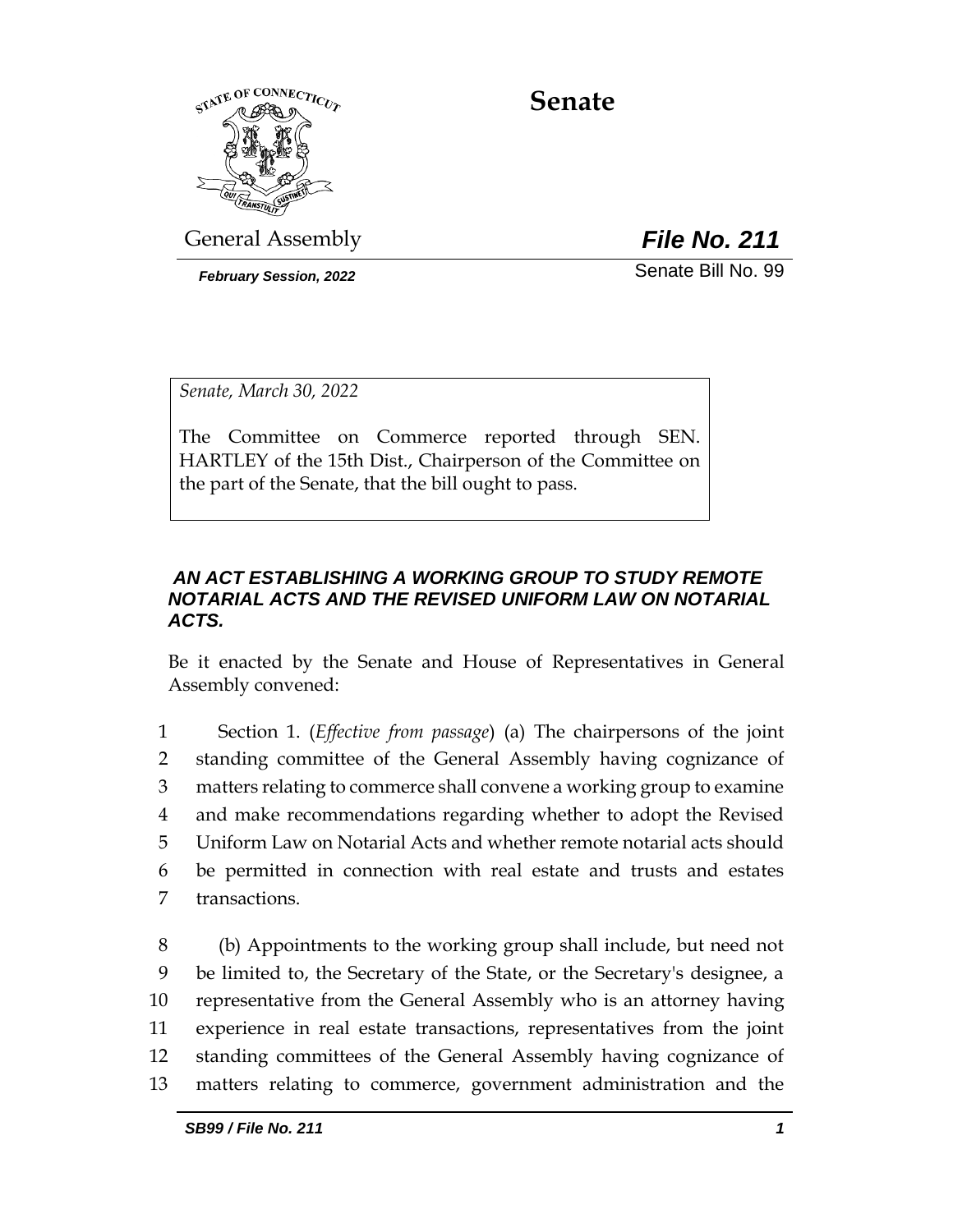judiciary, the Judicial Branch, the office of the Secretary of the State, the Connecticut State Library, the Connecticut Town Clerks Association, the Uniform Law Commission, state or regional bar associations, notary associations and the title insurance industry and the mortgage industry. All appointments to the working group shall be made not later than thirty days after the effective date of this section.

 (c) The Secretary of the State, or the Secretary's designee, and the representative from the General Assembly who is an attorney having experience in real estate transactions shall be the chairpersons of the working group. The chairpersons of the working group shall schedule the first meeting of the working group, which shall be held not later than sixty days after the effective date of this section. The working group shall meet at least monthly thereafter, until it submits its report pursuant to subsection (d) of this section.

28 (d) Not later than January 1, 2023, the working group shall submit a report on its findings and recommendations pursuant to subsection (a) of this section to the joint standing committees of the General Assembly having cognizance of matters relating to commerce, government administration and the judiciary, in accordance with the provisions of section 11-4a of the general statutes. The working group shall terminate on the date that it submits such report or on January 1, 2023, whichever is later.

This act shall take effect as follows and shall amend the following sections:

| Section 1 | rrom passage | New section |
|-----------|--------------|-------------|
|           |              |             |

# *CE Joint Favorable*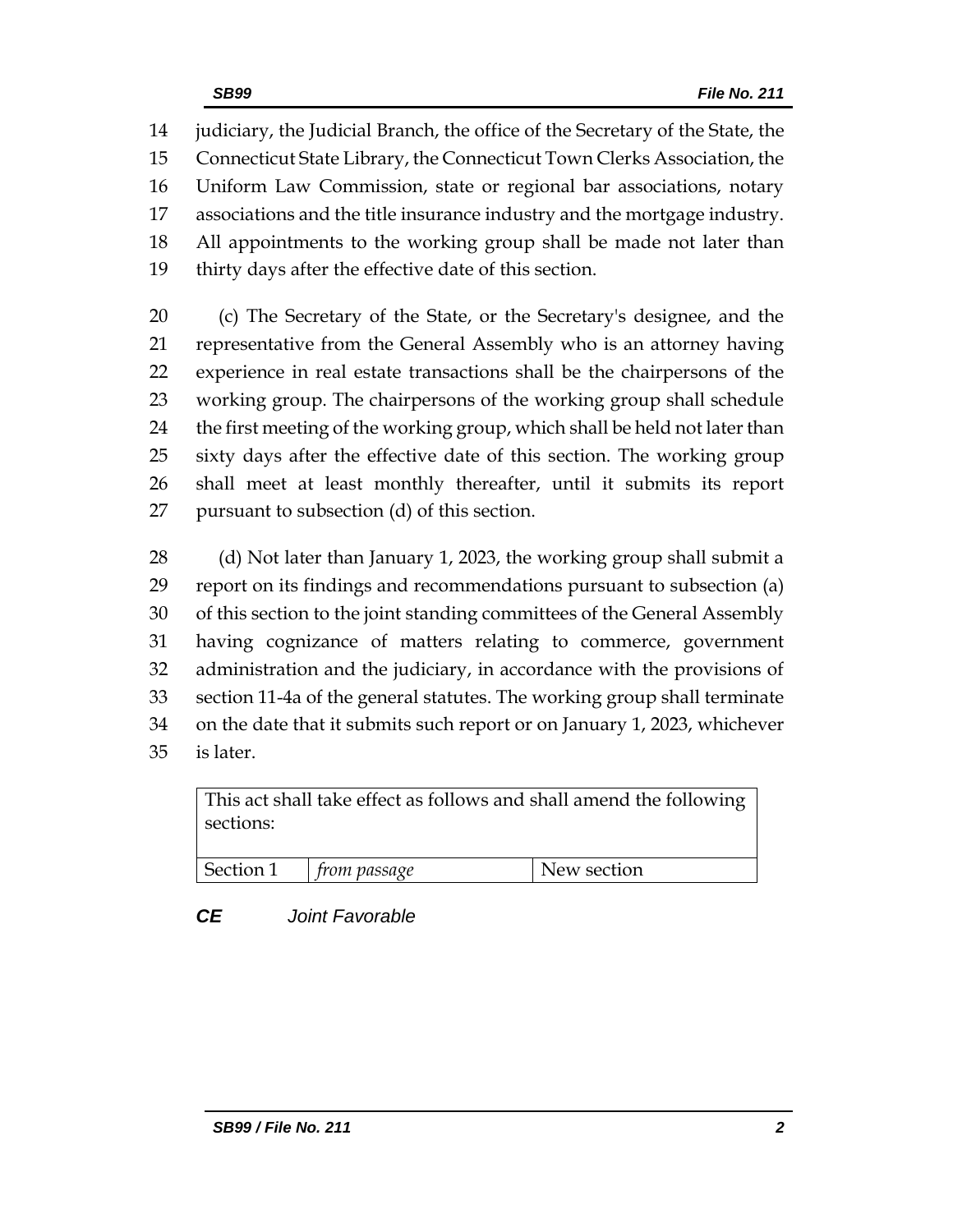*The following Fiscal Impact Statement and Bill Analysis are prepared for the benefit of the members of the General Assembly, solely for purposes of information, summarization and explanation and do not represent the intent of the General Assembly or either chamber thereof for any purpose. In general, fiscal impacts are based upon a variety of informational sources, including the analyst's professional knowledge. Whenever applicable, agency data is consulted as part of the analysis, however final products do not necessarily reflect an assessment from any specific department.*

# *OFA Fiscal Note*

*State Impact:* None

*Municipal Impact:* None

### *Explanation*

The bill establishes a working group to examine and make recommendations regarding whether to adopt the Revised Uniform Law on Notarial Acts and whether remote notarial acts should be permitted in connection with real estate and trusts and estates transactions. This bill has no fiscal impact.

*The Out Years*

*State Impact:* None *Municipal Impact:* None